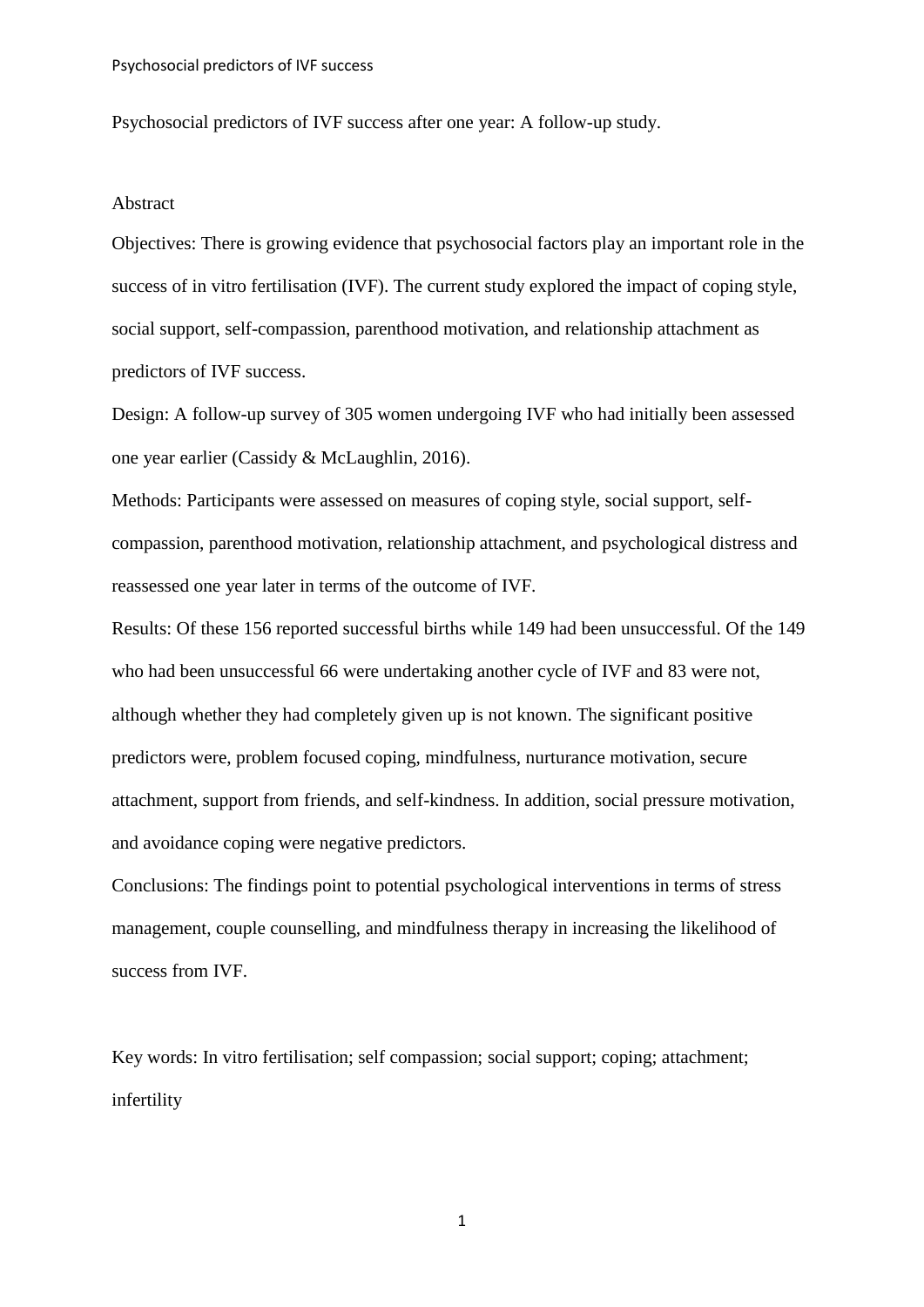Psychosocial predictors of IVF success: A one year follow-up study.

## Introduction

Infertility causes distress and distress levels are increased during IVF (Pasch, et al., 2012; Verhaak, et al., 2007). Fear of failure is one cause for elevated distress levels but there are arguably other sources. IVF procedures are invasive, time consuming and disruptive [\(Bouwmans,](http://www.ncbi.nlm.nih.gov/pubmed/?term=Bouwmans%20CA%5BAuthor%5D&cauthor=true&cauthor_uid=18951267) et al., 2008), and puts additional demands on relationships (Mindes, Ingram, & Covington, 2005), often leading to break-up thereby reducing the support that is necessary to cope with the procedure (Kjaer, et al., 2014).

A key area of debate is whether distress impacts on the success of IVF (Pasch, et al., 2012). In a meta-analysis of 14 studies with 3583 infertile women (Boivin, Griffiths, & Venetis, 2011) concluded "pre-treatment emotional distress was not associated with treatment outcome (p. 1) however, none of the studies measured distress during IVF. Other studies demonstrate significant links between stress and IVF failure (Czemiczky, Landgren, & Collins, 2000). In fact there is evidence that poor coping strategies also predict IVF failure while positive characteristics such as resilience may increase success rates (Czemiczky, Landgren, & Collins, 2000; Hjelmstedt, et al., 2003; Smeenk et al., 2005).

Interventions targeting stress have been shown to be effective in increasing the success rate of IVF ((Terzioglu, 2001; Facchinetti et al., 2004). A meta-analysis of 22 studies showed that psychotherapy accompanying IVF was related to positive IVF outcome (de Liz & Strauss, 2005).

In a systematic review Rockliff et al. (2014) identify social support, as an established predictor of reduced distress in IVF. The review also found that avoidance / escapist coping strategies were maladaptive and more positive problem-solving approaches are more effective. They also identify self-criticism, dependency, situation appraisals, and attachment style, as negatively indicated. These variables (including social support) are clustered around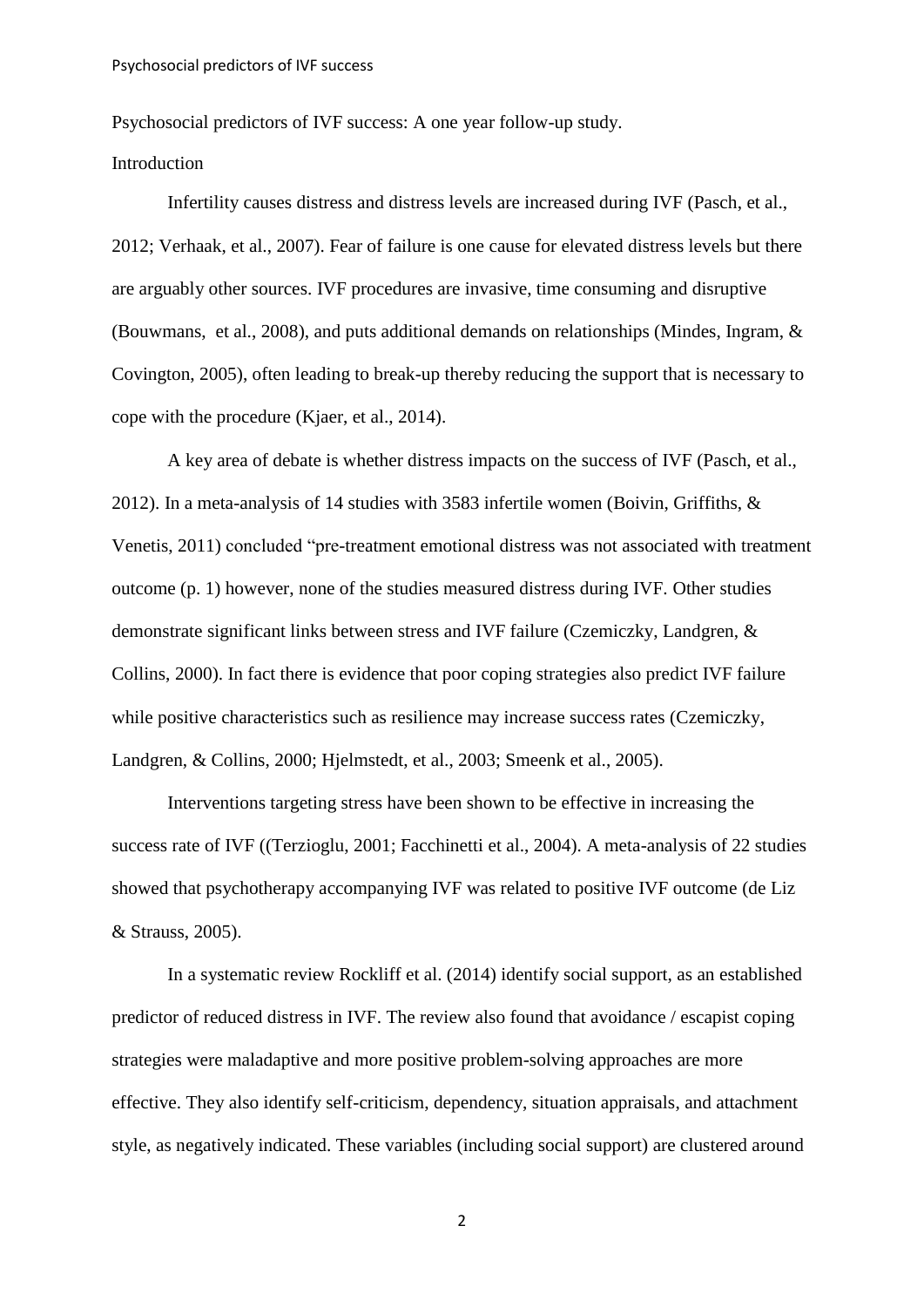#### Psychosocial predictors of IVF success

what Rockliff et al. describe as 'affiliative affect regulation' and describe the quality of the partner relationship of the IVF couple. Peterson, Newton, Rosen, and Skaggs, (2006) explored gender differences in coping among couples undergoing IVF and found that, "women proportionately engaged in a greater degree of confrontative coping, accepting responsibility, seeking social support and escape/avoidance", while men "cope by distancing themselves from the infertility, keeping their feelings to themselves through self-controlling strategies and emphasizing plans to solve the problem of infertility" (p. 2447). The fact that women are more likely to confront the problem and seek social support, while men tend to distance themselves and keep their feelings to themselves, risks the breakdown of a supportive relationship which is one of the core variables in coping with stress (Martins et al., 2011; Mindes, Ingram, & Covington, 2005), and may ultimately lead to relationship break down (Kagami et al., 2012). A number of other studies point to the importance of including male partners in the process of understanding the psychosocial impact of IVF (Arya & Gibb, 2016; Pasch, et al., 2012).

Parenthood motivation has also been investigated in relation to IVF (Cassidy & Sintrovani, 2008; Colpin, De Munter, & Vandemeulebroecke, 1997). Evidence suggests that extrinsic factors such as social pressure are related to IVF stress while intrinsic factors such as nurturance may be protective against stress. The link between positive coping and intrinsic motivation is well established in predicting health and wellbeing (Allen & Leary, 2010), and both coping and motivation have been linked with self compassion in dealing with failure (Neff et al., 2005).

Cassidy and McLaughlin (2016) proposed and tested a number of predictors of positive and negative mental health in women undergoing IVF and suggest that these variables might also predict success rates. The variables included were social support, problem-focused coping, motivation for parenthood, self compassion, and attachment. The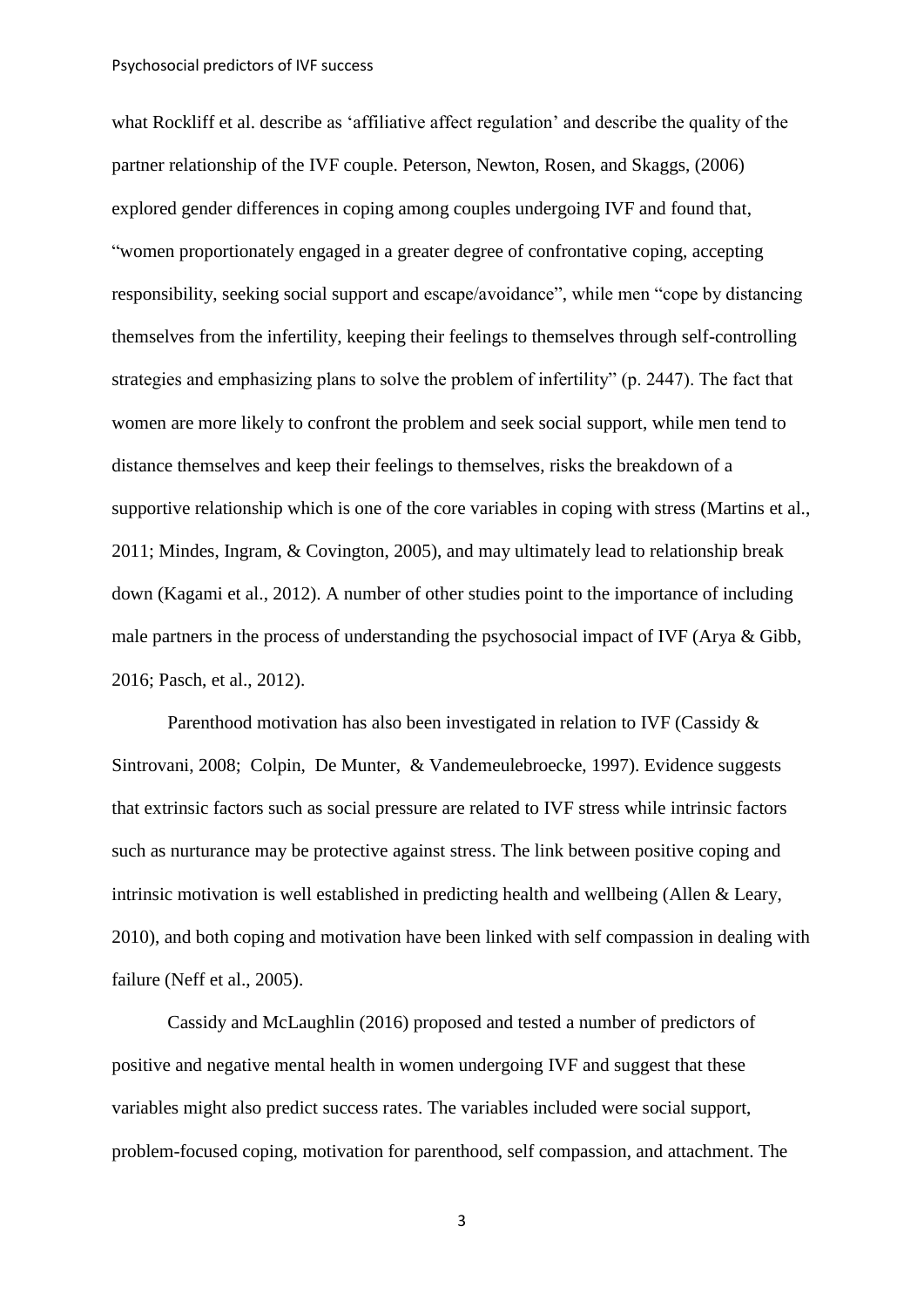current study aims to test if positive or negative mental health and the above psychosocial factors play a role in predicting success or failure of IVF.

## Methods/Study Design

A one year follow-up survey design with questionnaire data collection was used to assess the outcome of IVF for women one year after they had been assessed on motivation for parenthood, self compassion, social support, coping style, attachment, positive and negative mental health while undergoing IVF.

Participants and Procedure

This study reports findings from a follow-up questionnaire sent to women who had provided baseline measures a year earlier (Cassidy & McLaughlin, 2016). The baseline measures are referred to as time one (T1) and the follow-up measure as time two (T2). Following ethical approval the 363 women, aged between 31-39 years (M=35.25, Sd=2.5), who had participated in a survey at T1 were contacted electronically and asked about the outcome of their IVF procedure. In line with ethical recommendations the women each received an information sheet which informed them of the purpose and aims of the study. They were informed that completion and return of the questionnaire would be taken as implicit consent. They had been contacted initially (T1) through an online support group and had consented to take part in the study by providing their e-mail address to the researcher. The inclusion / exclusion criterion was that they were currently undergoing an IVF cycle. The cause of infertility was not recorded and indeed it is true that, in the majority of cases, the cause is not known. At T2 they were sent a questionnaire which they could download and complete and return electronically. Of the 363 contacted, 305 replied. Of these 156 reported successful births while 149 had not become pregnant. Of this 149, 66 were undertaking another cycle of IVF and 83 were not. Of the 156 who had been successful, 105 had just one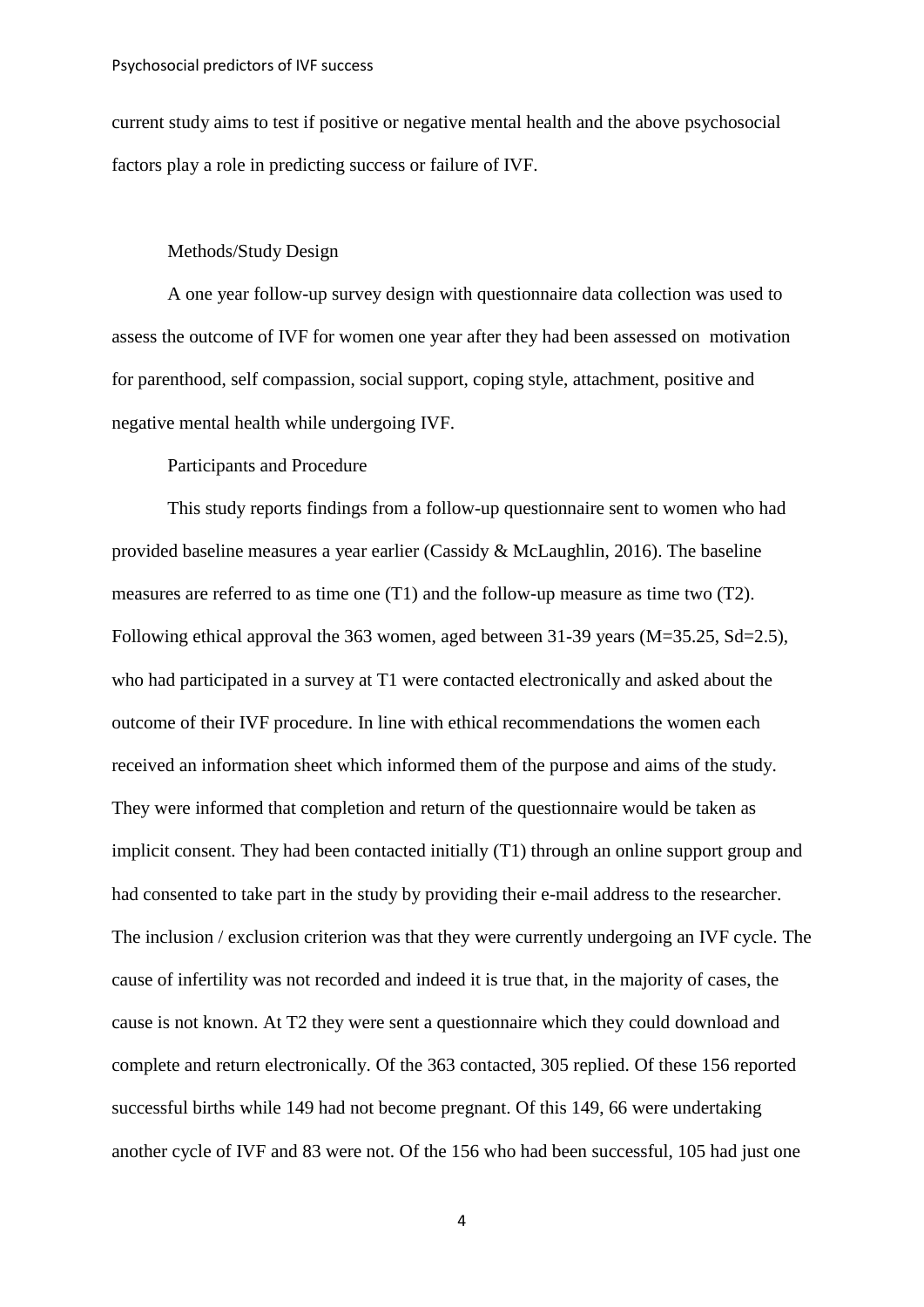cycle of IVF while 51 had two cycles. Of the 149 unsuccessful treatments 45 had just one cycle and 104 had 2 cycles of IVF.

Measures at T1.

Personal details were requested on age, cycle of IVF (i.e.  $1<sup>st</sup>$ ,  $2<sup>nd</sup>$ ), and stage within the cycle (1 = controlled ovarian stimulation' (COS) phase,  $2 =$  egg collection and fertilisation, or  $3 =$  embryo transfer to pregnancy test).

This was followed by the following standardised measures.

**The General Health Questionnaire (***GHQ-12:* **Goldberg, 1978) is a widely used** measure of psychological distress and is comprised of 12 questions each of which is rated on a four-point Likert scale. The Likert scoring method which assigns a score (0-1-2-3) in response to each of the 12 questions, was used in this study. More recently attention has focused on whether it can be used to measure positive mental health as an independent dimension (Hu, Stewart-Brown, Twigg & Weich, 2007), based on the generally accepted conclusion that positive and negative mental health are independent dimensions (Huppert, & Whittington, 2003). As in the Hu et al. (2007) study, we found from Principal Component Analysis and Varimax rotation in our current data set that a two factor solution was produced with the 6 positive items loading on one dimension ( $\alpha$  = 0.83), while the 6 negative items loaded on a separate one ( $\alpha$  = 0.81). These factors were used to measure separate dimensions of positive and negative mental health in the current study.

**The Perceived Social Support Scales (PSS-Fr and PSS-Fa Scales)** (Procidano & Heller, 1983) are two 20-item scales designed to measure perceived levels of social support from friends and family. Most statements appear on both subscales, but one scale is concerned with family and the other with friends*.* The items are rated across a three-point scale 'yes', 'no' and 'don't know'. In the current study the reliability coefficient values were friends support ( $\alpha$  =.81), and support from family ( $\alpha$  =.83).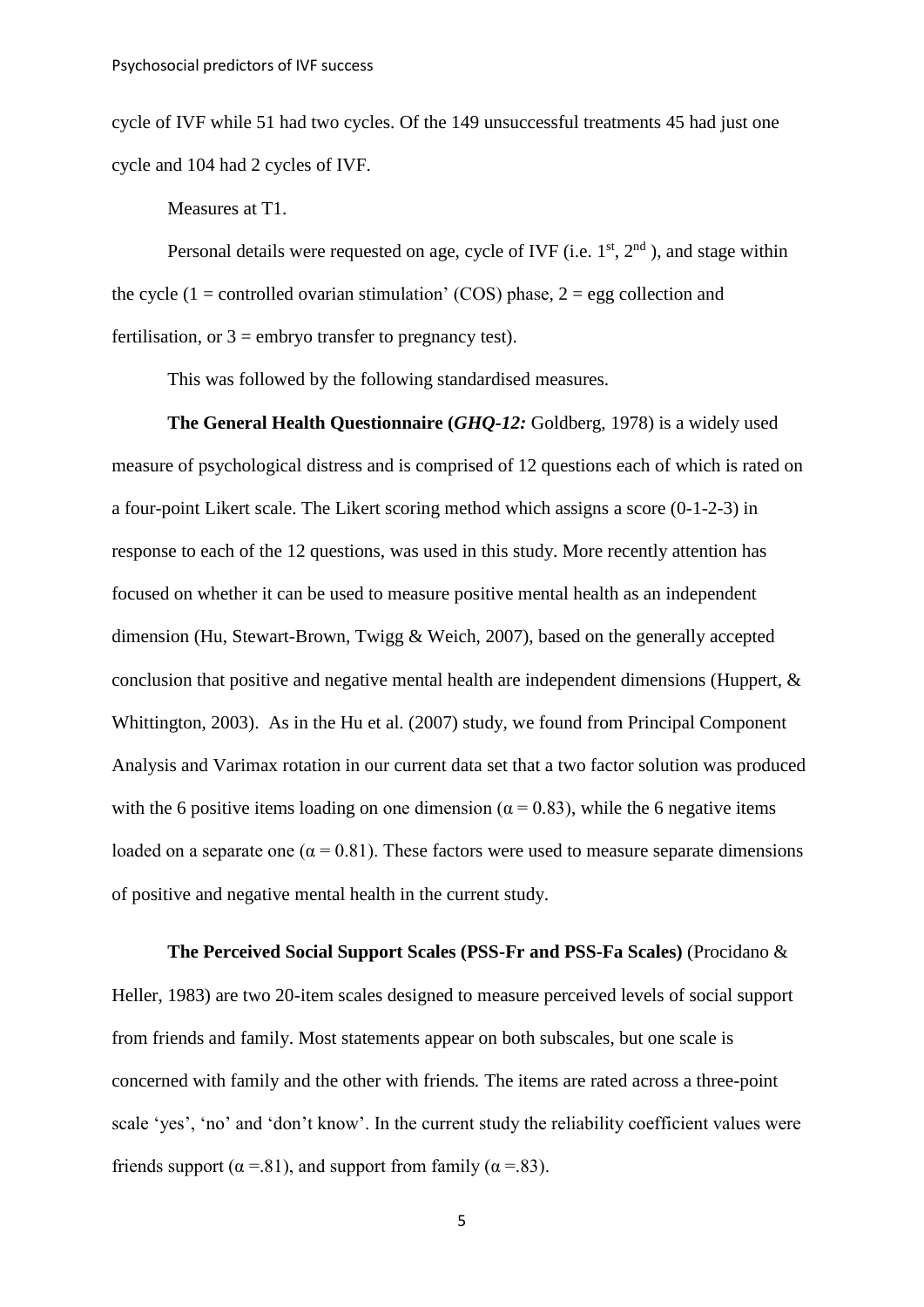**Self-compassion***.* Self-compassion was measured using the Self-compassion Scale (Neff, 2003). The Self-compassion Scale is a 26-item self-report inventory and consists of six sub-scales: self-kindness, self-judgment, awareness of common humanity, isolation, mindfulness, and over-identification. Each item was rated on a 5-point scale (1=*strongly disagree* to 5=*strongly agree*). Cronbach Alphas were .94, .94, .87, .89, .92, and .94 for six subscales, respectively.

**Coping:** We used the Brief COPE (Carver, [1997\)](http://www.tandfonline.com/doi/full/10.1080/10615806.2011.562977#CIT0013) which is a widely used 28-item questionnaire and is a short version of the full 60-item version of the COPE (Carver et al., 1989). The 28 items assess 14 coping strategies each with two items. Research supports the reliability and validity of the Brief COPE (e.g., Carver, [1997\)](http://www.tandfonline.com/doi/full/10.1080/10615806.2011.562977#CIT0013). Participants respond to each item on a 4-point scale with the categories I did not do this at all (0), I did this a little (1), I did this a medium amount (2), and I did this a lot (3) adopted from the COPE (Carver et al., 1989). Different studies have produced differing numbers of second order factors (Kimemia, Asner-Self, & Daire, 2011; Muller & Spitz, 2003). It is recommended that researchers use their own data to test factor solutions and in this study we produced a 3 factor solution which fits the widely recognised model of problem-focused & emotion-focused and avoidance.

**Attachment:** This was measured using the revised Hazan & Shaver 3-Category Model (Hazan & Shaver, 1987; 1990) which measures adult attachment in three categories; secure attachment, anxious / ambivalent attachment, and avoidant attachment. Secure attachment has been described as a protective factor in relationship stability (Treboux, Crowell, & Waters, 2004). This single item measure allows participants to rate each dimension on a 7 point scale from strongly agree to strongly disagree and has been shown to be reliable (Brennan & Shaver, 1995).

**Motivation for Parenthood:** This was measured using the Parenthood Motivation Scale (PMS) (Cassidy & Sintrovani, 2008). This 24 item scale measures 6 factors related to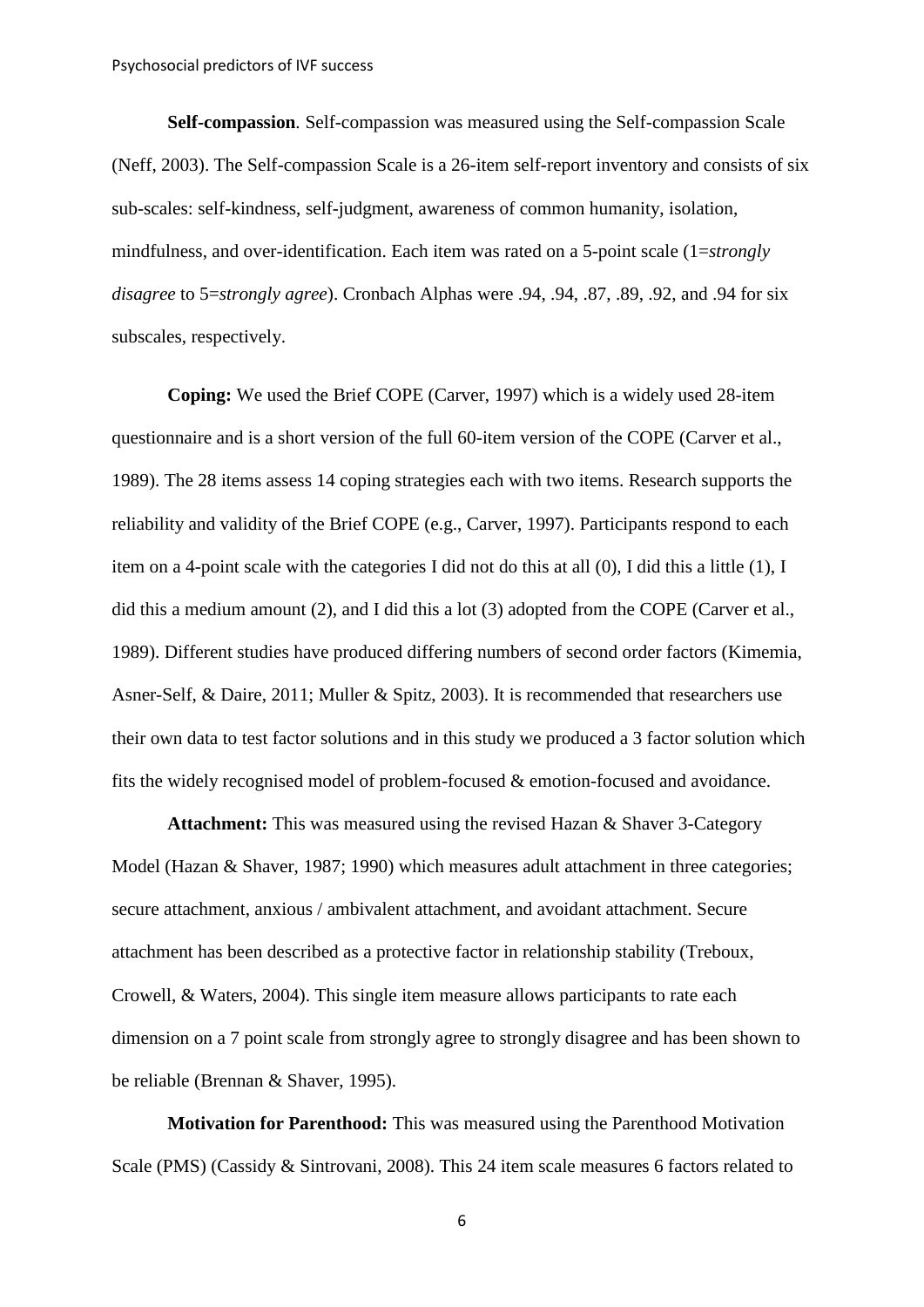motivation to have a child, *Continuity* (motivation to carry on the family line  $-\alpha = .87$ ), *Nurturance* (intrinsic maternal desire for a child -  $\alpha$  = .76)*, Relationship* (motivation to maintain or protect a relationship -  $\alpha = .89$ ), *Identity* (motivation to complete the female identity as mother -  $\alpha$  = .86)*, Social Pressure* (motivated to meet the demands of relative / friends -  $\alpha$  = .84), and *Materialism* (motivation based on what a child can provide in future such as support -  $\alpha$  = .69).

Measures at T2.

At follow up participants were contacted electronically and asked to report, how many IVF cycles they had, if they had achieved pregnancy and/ or given birth, if they were currently undergoing IVF, and if yes what stage they were at. They were also asked to complete and return the GHQ-12.

# Results

The main aim of this study was to test the predictors of treatment outcome and the first stage in analysis involved Discriminant Function Analysis to identify the variables which discriminated between successful and unsuccessful participants as shown in Table 1.

Taking correlations of .3 or greater to be significant (Table 1) the pooled within group correlations show that positive mental health and negative mental health at T2 both discriminate significantly between success and failure of IVF; so too do mindfulness, problem-focused coping, positive mental health, nurturance, social pressure, and secure attachment at T1. The standardised canonical co-efficient also show support from friends to be a significant discriminator. The function was significant in discriminating IVF success (Wilks' Lambda (24)=0.253, p<.001,  $\chi^2$  (24) = 400.445, p<.001).

Previous research is equivocal as to whether distress (negative mental health) impacts on IVF outcome and none has considered if positive mental health plays a role. In this study we have measured both positive and negative mental health and to test their effect binary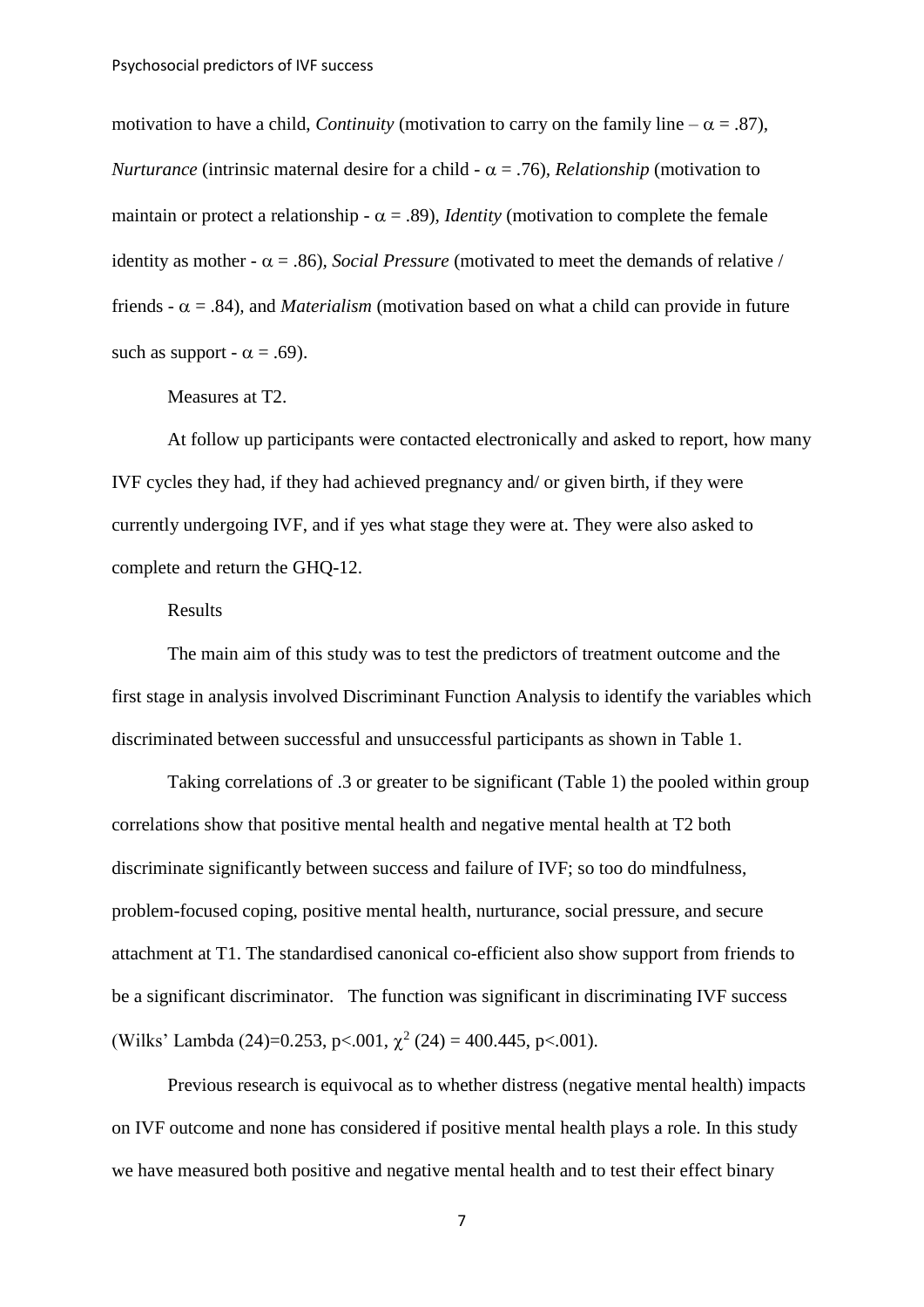logistic regression was used. Negative mental health and positive mental health at time 1 (T1) were entered on the first step and correctly classified 70.2% of cases. The relationship for negative mental health was (Wald  $(1) = 2.935$ , p=.087, Exp(B) = 1.985). This suggests that negative mental health (distress) is associated with a decreased likelihood of success by a factor of two approximately. Positive mental health was a greater predictor of success (Wald  $(1) = 20.083$ , p<.001, Exp(B) = 10.11). This suggests that positive mental health is associated with an increase in success by a factor of ten. On the second step positive and negative mental health measured at follow-up (T2) was added to the model. Adding the time two measures increased the predictive power of both negative (Wald  $(1) = 2.737$ ,  $p = .098$ , Exp(B) -3.041) and positive mental health (Wald(1) = 14.873, p <.001,  $Exp(B) = 20.625$ ) measured at time 1. When time 2 mental health is added negative mental health reduces the odds of success by a factor of 3 while positive mental health increases the odds of success by a factor of 20. Negative mental health at time 2 (Wald  $(1) = 2.617$ , p = .106, Exp(B) -0.697) reduced the odds of success by half while positive mental health at time  $2$  (Wald(1) = 42.896,  $p \le 0.001$ ,  $Exp(B) = 8.494$ ) increased the odds of success by a factor of 8.5. While negative mental health seems to have some relationship with success in IVF it is positive mental health which has the greater impact (see Table 2).

The next stage in analysis applied binary logistic regression to identify from social support, parenthood motivation, self-compassion, attachment and coping, if any variables were predictive of IVF outcome. The results are shown in Table 3.

The overall model correctly classified 94.7% of cases, proving to be a good fit for the data ( $\chi^2$  (8) =34.685, p<.001). The significant positive predictors were (in order of size), problem focused coping (Wald=14.804, p<.001; odds 19.26:1), mindfulness (Wald=17.277, p<.001; odds 18.61:1), nurturance (Wald=21.785, p<.001; odds 11.34:1), secure attachment (Wald=15.257, p<.001; odds 7.33:1), support from friends (Wald=4.838, p<.01; odds 2.20:1),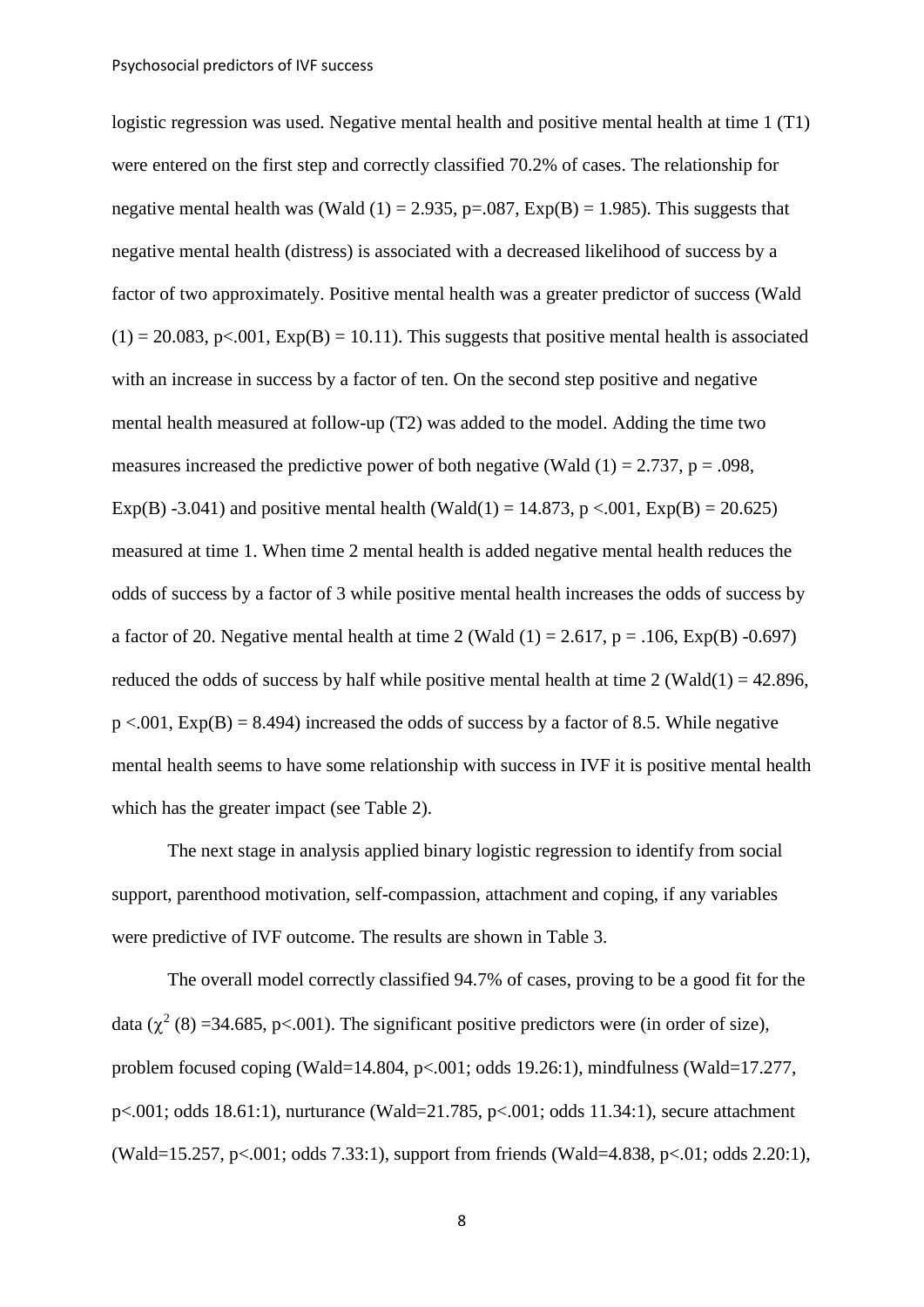and self kindness (Wald=6.577, p<.01; odds 1.11:1). In addition social pressure motivation (Wald=7.925, p<.01; odds .35:1), and avoidance coping (Wald=8.516, p<.01; odds .17:1). were negative predictors. In essence problem focused coping was associated with a 19 fold increase in chance of success from IVF, while mindfulness was associated with a 17 fold increase, nurturance with an 11 fold increase, secure attachment with a 7 fold increase, and support from friends with almost a 5 fold increase. On the other hand avoidance coping was associated with an 83% reduction and social pressure motivation with a 65% reduction in the chance of success.

The final analysis used multiple regression to identify the potential predictors of positive mental health at both stage 1 and follow-up from the set of variables measured at time 1. The consistent predictors are shown in Table 4. Mindfulness and self-kindness from self-compassion, problem-focused coping, secure attachment, support from friends, and nurturance and social pressure from parenthood motivation were the seven variables that produced significant partial correlations at both stages.

## Discussion

The study found that mindfulness, problem-focused coping, support from friends, positive mental health, nurturance motivation, social pressure motivation, negative mental health and secure attachment contributed to the discrimination between successful and failed outcomes. Women who reported higher levels of mindfulness, problem-focused coping, support from friends, positive mental health, nurturance motivation, and secure attachment, and lower levels of social pressure motivation, and negative mental health during IVF were more likely to have produced live births one year later. This concurs with the Rockliff et al., (2014) review and suggests that it is likely to be the combination of all or a number of these factors which provide the psychosocial resources that increase the likelihood of success.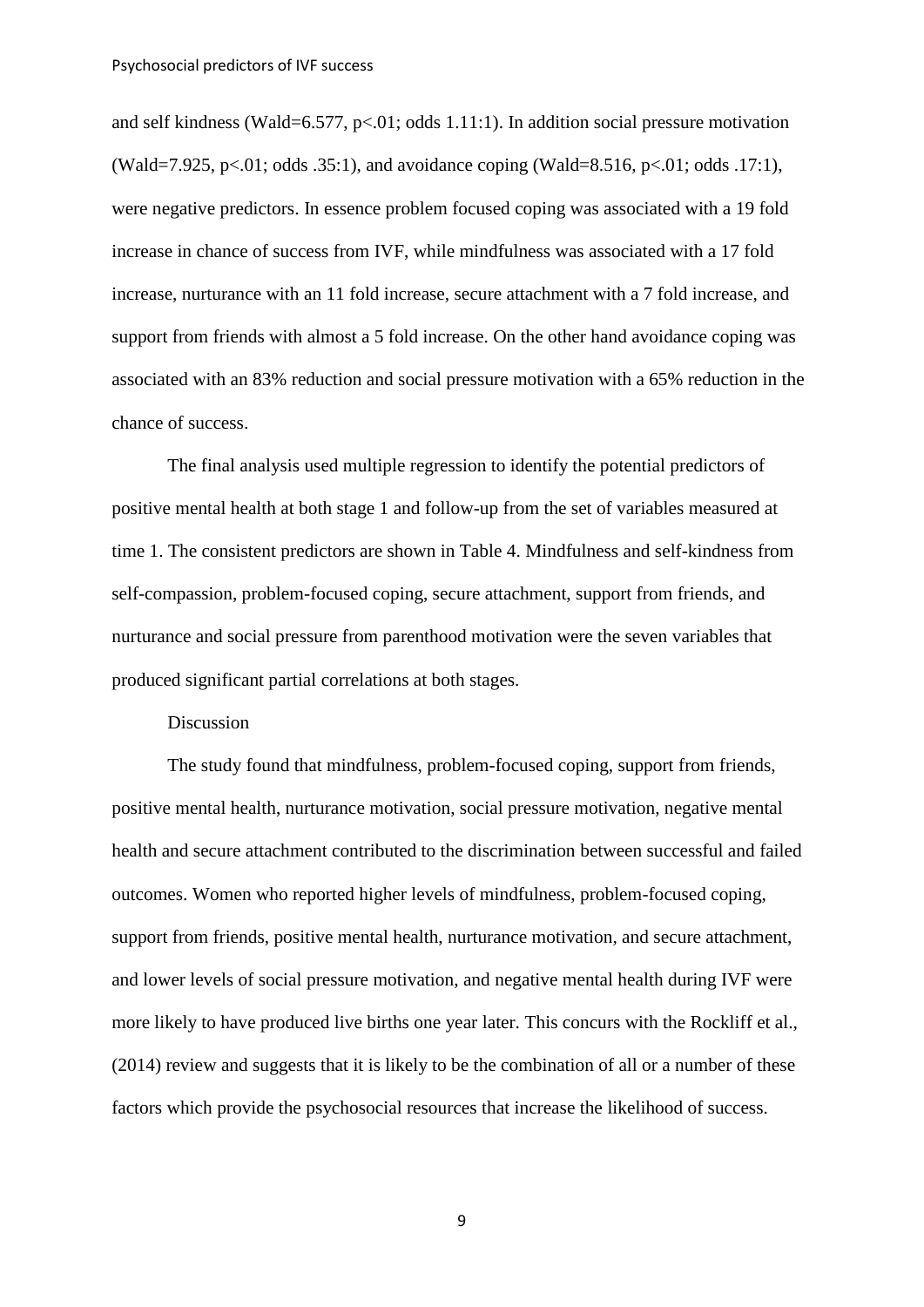In this sample we have shown that both positive and negative emotional distress correlate with success. Negative mental health reduced the probability of success by a factor of .5, while positive mental health increased the probability of success by a factor of 10. We also argued that what has often been missed in the literature are the psychosocial factors that might contribute to distress and also to success. In this study a sense of secure attachment to a partner correlated with positive mental health and increased the likelihood of success sevenfold. This links with the literature that shows support as a key factor (Rockliff et al., 2014) and the evidence that IVF places a stress on relationships (Kagami et al., 2012). Security of attachment reflects positive 'affiliative affect regulation' (Rockliff et al., 2014).

Nurturance motivation is a measure of intrinsic motivation to have a child while social pressure motivation reflects an extrinsic motivation and this data shows that nurturance increases the probability of success while social pressure has a damping effect. Problemfocussed coping also increases the probability of success. Coping and motivation have been well established in predicting health and wellbeing (Allen & Leary, 2010).

Social support has a dual role, a) as a protective buffer to stress, and b) its absence as a source of stress and as a key factor in IVF success (Rockliff et al., 2014). In this study we found that support from friends is positively related to IVF outcome and reduced stress. Support from family did not have a significant impact. However, this is not to say that it is not important. It may be that in this study its impact covaries with attachment to partner. In the process of IVF the couple provide the most obvious and close source of support for each other, yet this very important source is under threat at this time (Kjaer, et al., 2014; Mindes, Ingram, & Covington, 2005). In this study we found that secure attachment, which arguably reflects a strong and resilient relationship, was predictive of success. The impact of family support may also be counteracted by the impact of social pressure motivation in that most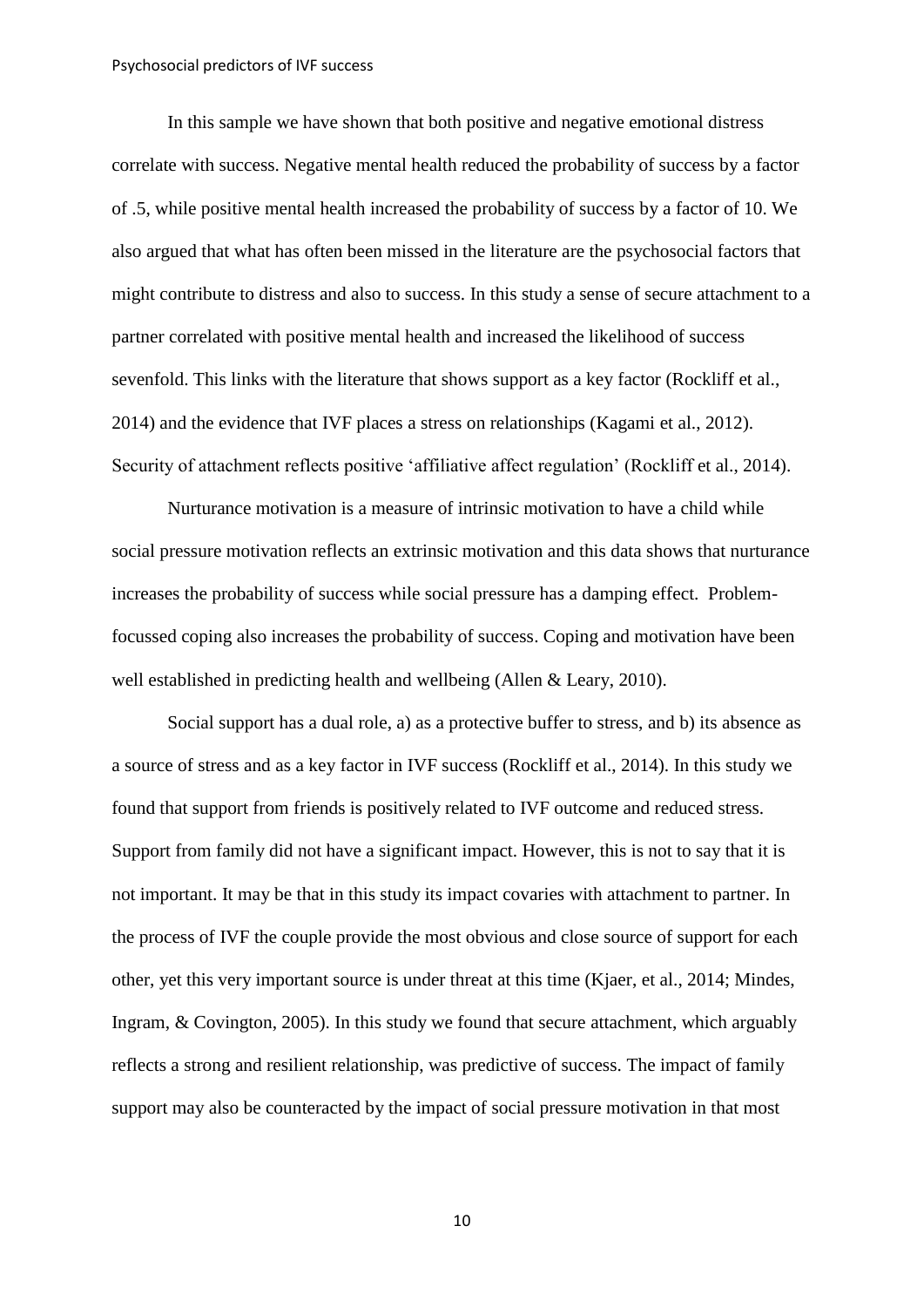social pressure to have a child is likely to come from (or be perceived as coming from) family.

From self-compassion the variables of self-kindness and mindfulness increase the probability of success. Rockliff et al. (2014) identified self-criticism as a negative factor in IVF but there has been no literature on the role of its opposite (self-kindness) in this area. Mindfulness has a very large impact in this study increasing the likelihood of success by a factor of 17. This points to the potential efficacy of mindfulness interventions to reduce the stress of IVF and possibly increase the success rates (Grossman, Niemann, Schmidt, & Walach, 2004).

We concur with Pasch, et al. (2012) in that the findings herein point to increased psychosocial intervention before and during IVF if success rates are to be improved. Prior to IVF some basic counselling to enable the couple to understand their motivation to have a child, and in particular, to ensure that both partners buy into the treatment. Any intervention must involve both partners (Arya & Gibb, 2016; Pasch, et al., 2012), that is where there is a partner, acknowledging that some women choose to undergo IVF alone. The case of solo mothers should be recognised and included in future research. Stress reduction or management interventions should be available to both partners, or in the case of a solo mother, to both the mother and any person providing her with personal support. Part of this is simply bringing to awareness the stress experienced. There are a number of therapeutic approaches that have received evidential support, perhaps the most widely known of these being mindfulness. This approach would be supported by the current study. It is important that interventions adopt a resource model, in that they do not simply focus on reducing stress but also engage in building resources in terms of resilient coping strategies. While there are standard interventions available, to be successful they must be tailored to the couple by a trained health professional with training in health psychology.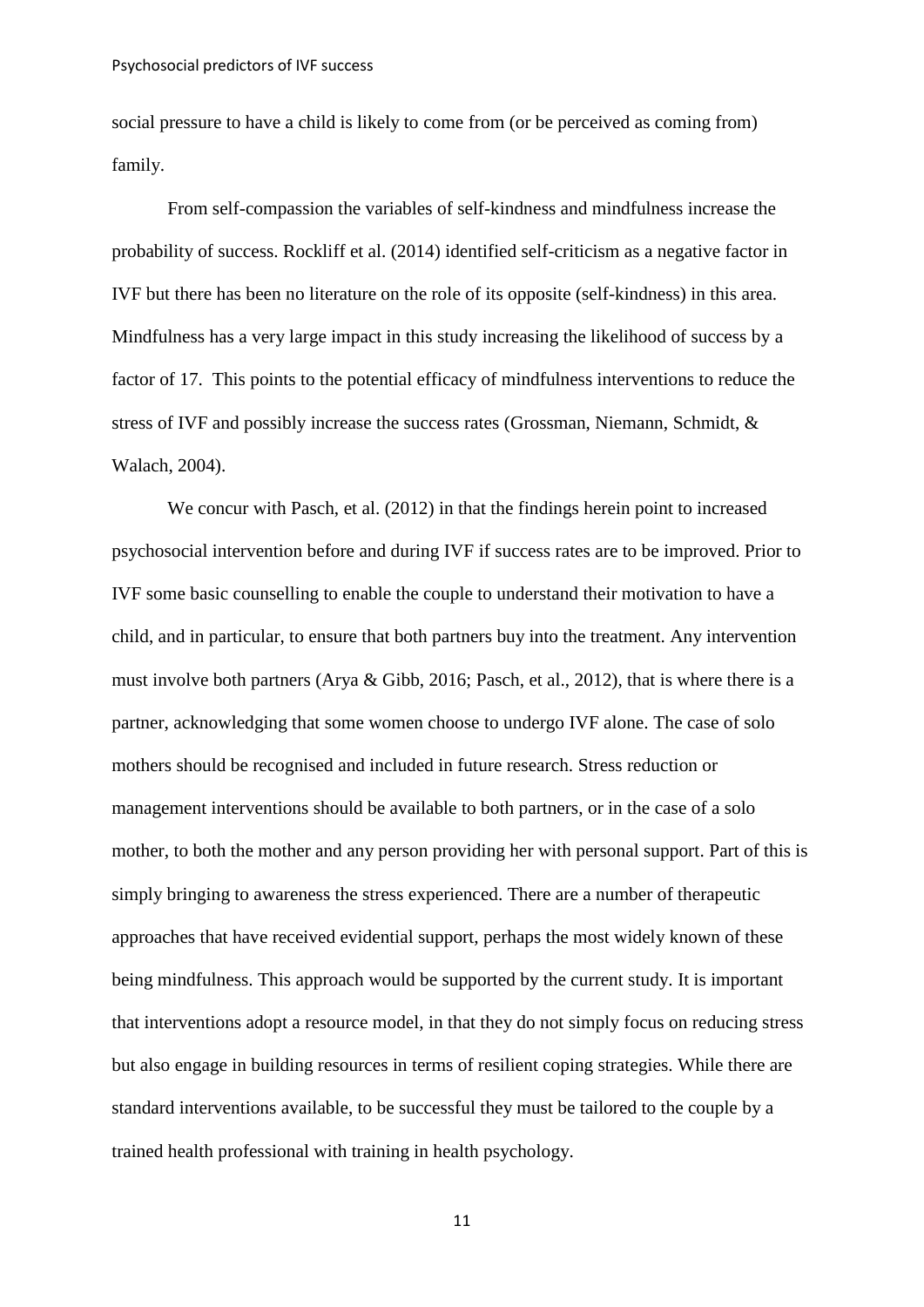There are of course limitations to this study as there are other measures we could have used and it would have been useful to assess the women at a number of time points. In our defence measures were taken at the two time points and we did not rely on retrospective accounts. Other studies have used more fertility specific measures of stress or used different methods such as diary data collection. The latter would have been a strength although difficult to administer to a large sample. As we were more interested in trying to explain success rather than failure we chose to apply measures that are more positively focused which may make our data less easy to compare with previous findings.

Overall the current study provides evidence that the proposed model combining social support, problem-focused coping, motivation for parenthood, self-compassion, and attachment is predictive of success following IVF and could be used as a basis for intervention. Exploring motivation to have a child alongside the provision of support in strengthening relationships could be usefully combined with a stress reduction intervention based on mindfulness or acceptance and commitment therapy principles.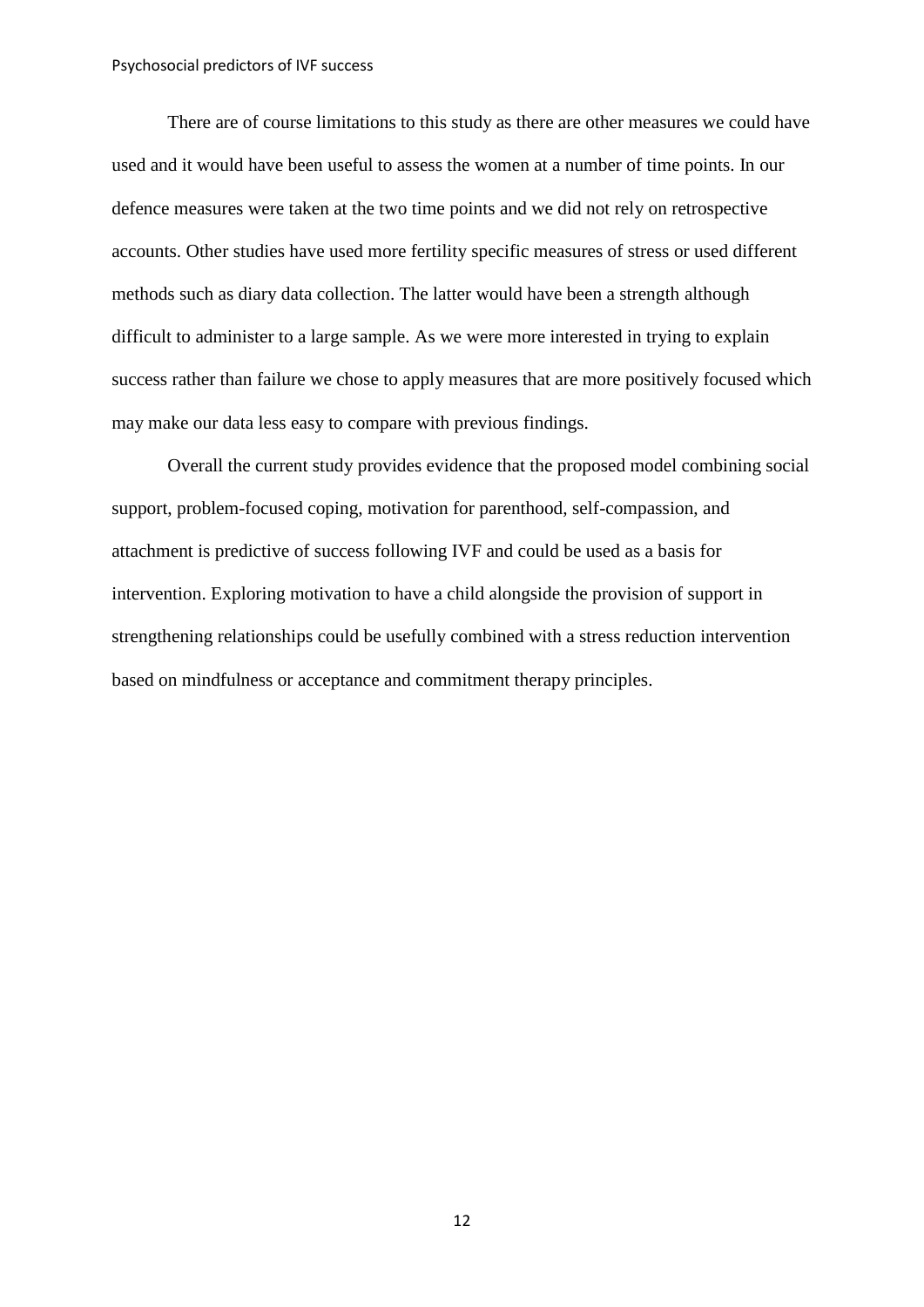#### References

- Allen, A. B., & Leary, M. R. (2010). Self-compassion, stress, and coping. *Social and Personality Psychology Compass. 4(2):* 107–118, 10.1111/j.1751- 9004.2009.00246.x
- Arya, S. T., & Dibb, B. (2016) The experience of infertility treatment: the male perspective. Human Fertility, 19 (4), 242–248<http://dx.doi.org/10.1080/14647273.2016.1222083>
- Boivin, J., Griffiths, E. & Venetis, C. A. (2011). Emotional distress in infertile women and failure of assisted reproductive technologies: meta-analysis of prospective psychosocial studies. *British Medical Journal; 342*:*d223:* doi:10.1136/bmj.d223
- [Bouwmans, C. A.](http://www.ncbi.nlm.nih.gov/pubmed/?term=Bouwmans%20CA%5BAuthor%5D&cauthor=true&cauthor_uid=18951267), [Lintsen, B.A.](http://www.ncbi.nlm.nih.gov/pubmed/?term=Lintsen%20BA%5BAuthor%5D&cauthor=true&cauthor_uid=18951267), [Verhaak, C.](http://www.ncbi.nlm.nih.gov/pubmed/?term=Verhaak%20CM%5BAuthor%5D&cauthor=true&cauthor_uid=18951267) M., [Eijkemans, R. J.](http://www.ncbi.nlm.nih.gov/pubmed/?term=Eijkemans%20RJ%5BAuthor%5D&cauthor=true&cauthor_uid=18951267), [Habbema, J. D.](http://www.ncbi.nlm.nih.gov/pubmed/?term=Habbema%20JD%5BAuthor%5D&cauthor=true&cauthor_uid=18951267), [Braat,](http://www.ncbi.nlm.nih.gov/pubmed/?term=Braat%20DD%5BAuthor%5D&cauthor=true&cauthor_uid=18951267)  [D. D.](http://www.ncbi.nlm.nih.gov/pubmed/?term=Braat%20DD%5BAuthor%5D&cauthor=true&cauthor_uid=18951267), & [Hakkaart-Van Roijen, L.](http://www.ncbi.nlm.nih.gov/pubmed/?term=Hakkaart-Van%20Roijen%20L%5BAuthor%5D&cauthor=true&cauthor_uid=18951267) (2008). Absence from work and emotional stress in women undergoing IVF or ICSI: an analysis of IVF-related absence from work in women and the contribution of general and emotional factors. *Acta Obstetricia et Gynecologica Scandinavica; 87(11):*1169-75. doi: 10.1080/00016340802460305.
- Brennan, K. A., & Shaver, P. R. (1995). Dimensions of adult attachment, affect regulation, and romantic relationship functioning. *Personality and Social Psychology Bulletin, 21,* 267-283.
- Carver, C. S. (1997). You want to measure coping but your protocol's too long: Consider the Brief COPE. *International Journal of Behavioral Medicine*, *4,* 92-100.
- Carver, C. S., Scheier, M. F., & Weintraub, J. K. (1989). Assessing coping strategies: A theoretically based approach. *Journal of Personality and Social Psychology*, *56*, 267-283.
- Cassidy, T. & McLaughlin, M. (2016). Distress and coping with in vitro fertilisation (IVF): The role of self-compassion, parenthood motivation and attachment. *Journal of*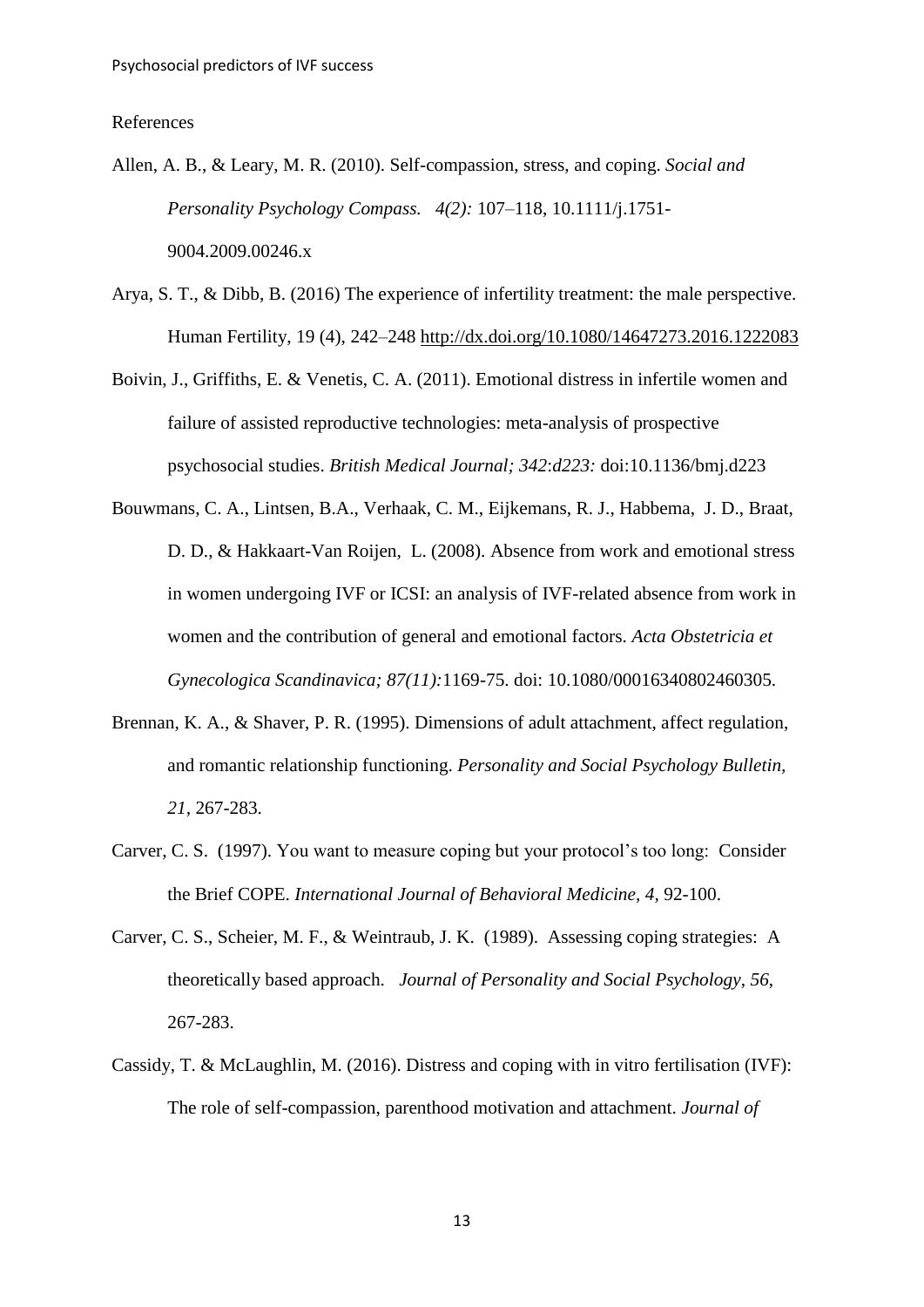*Psychology and Clinical Psychiatry, 6(4):* 00363. DOI:

10.15406/jpcpy.2016.06.00363

- Cassidy, T. & Sintrovani, P. (2008) Motives for parenthood, psychosocial factors and health in women undergoing IVF. *Journal of Reproductive and Infant Psychology. 26(1).* 4- 17.
- Colpin, H., De Munter, A., & Vandemeulebroecke, L. (1997). Parenthood motives in IVFmothers. *Journal of Psychosomatic Obstetrics & Gynaecology; 19*:19 –27.
- Czemiczky, G., Landgren, B. M. & Collins, A. (2000). The influence of stress and state anxiety on the outcome of IVF-treatment: psychological and endocrinological assessment of Swedish women entering IVF-treatment. *Acta Obstetricia et Gynecologica Scandinavica 79*,113–118.
- Facchinetti, F., Tarabusi, M. & Volpe, A. (2004). Cognitive-behavioral treatment decreases cardiovascular and neuroendocrine reaction to stress in women waiting for assisted reproduction. *Psychoneuroendocrinology 29*,162–173.
- Goldberg, D. (1978). *Manual of the General Health Questionnaire*. NFER Publishing Company: Windsor.
- Grossman, P., Niemann, L., Schmidt, S., & Walach, H. (2004). Mindfulness-based stress reduction and health benefits. A meta-analysis. *Journal of Psychosomatic Research, 57(1),* 35–43.
- Hazan, C., & Shaver, P. (1987). Romantic love conceptualized as an attachment process. *Journal of Personality and Social Psychology, 52*, 511-524.
- Hazan, C., & Shaver, P. R. (1990). Love and work: An attachment theoretical perspective. *Journal of Personality and Social Psychology, 59,* 270-280.
- Hjelmstedt, A., Widstrom, A.M., Wramsby, H., Hathiesen, A. S. & Collins, A. (2003). Personality factors and emotional responses to pregnancy among IVF couples in early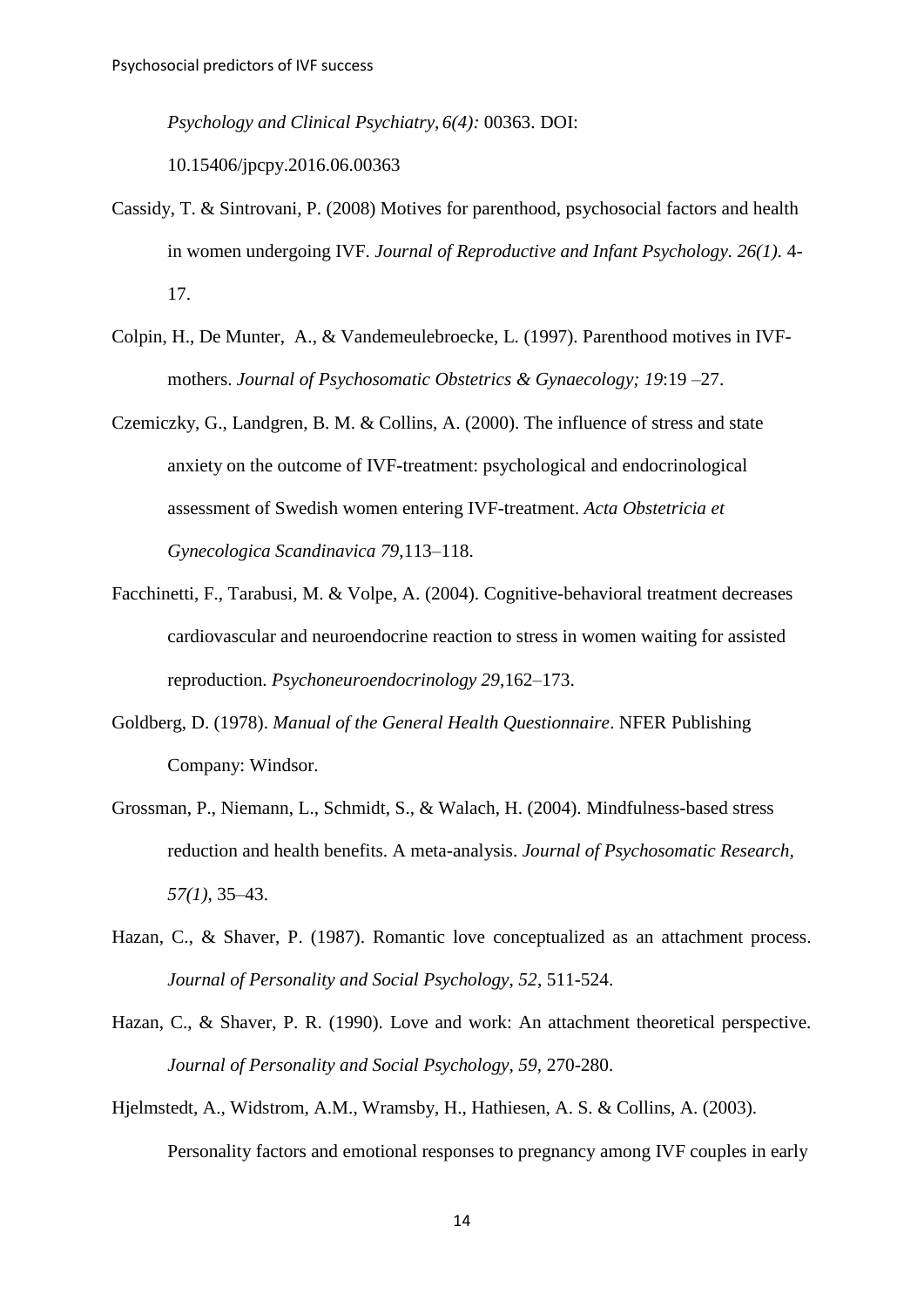pregnancy: a comparative study. *Acta Obstetricia et Gynecologica Scandinavica,*  82,152–161.

- Hu, Y., Stewart-Brown, S., Twigg, L. & Weich, S. (2007). Can the 12-item General Health Questionnaire be used to measure positive mental health? *Psychological Medicine, 37,* 1005–1013.
- Huppert, F. A. & Whittington, J. E. (2003). Evidence for the independence of positive and negative well-being: implications for quality of life assessment. *British Journal of Health Psychology 8,* 107–122.
- Kagami, M., Maruyama, T., Koizumi, T., Miyazaki, K., Nishikawa-Uchida, S., Oda, H., Uchida, H., Fujisawa, D., Ozawa, N., Schmidt, L., & Yoshimura, Y. (2012). Psychological adjustment and psychosocial stress among Japanese couples with a history of recurrent pregnancy loss *Human Reproduction, 27 (3):* 787-794.
- Kjaer, T., Albieri, V., Jensen, A., Kjaer, S. K., Johansen, C., & Dalton, S. O. (2014). Divorce or end of cohabitation among Danish women evaluated for fertility problems*. Acta Obstetricia et Gynecologica Scandinavica 93*, 269–276
- de Liz, T. M. & Strauss, B. (2005). Differential efficacy of group and individual/couple psychotherapy with infertile patients. *Human Reproduction, 20*,1324–1332.
- Martins, M. V., Peterson, B. D., Vasco M. Almeida, V. M. & Maria E. Costa, M. E. (2011). Direct and indirect effects of perceived social support on women's infertility-related stress. *Human Reproduction, 26 (8):* 2113-2121
- Mindes, E. J., Ingram, K. M., & Covington, S. N., (2005). The Influence of Spousal Support and Unsupportive Social Interactions on Emotional Responses During In Vitro Fertilization. *Fertility & Sterility, 84(1),* 232–233. DOI: <http://dx.doi.org/10.1016/j.fertnstert.2005.07.600>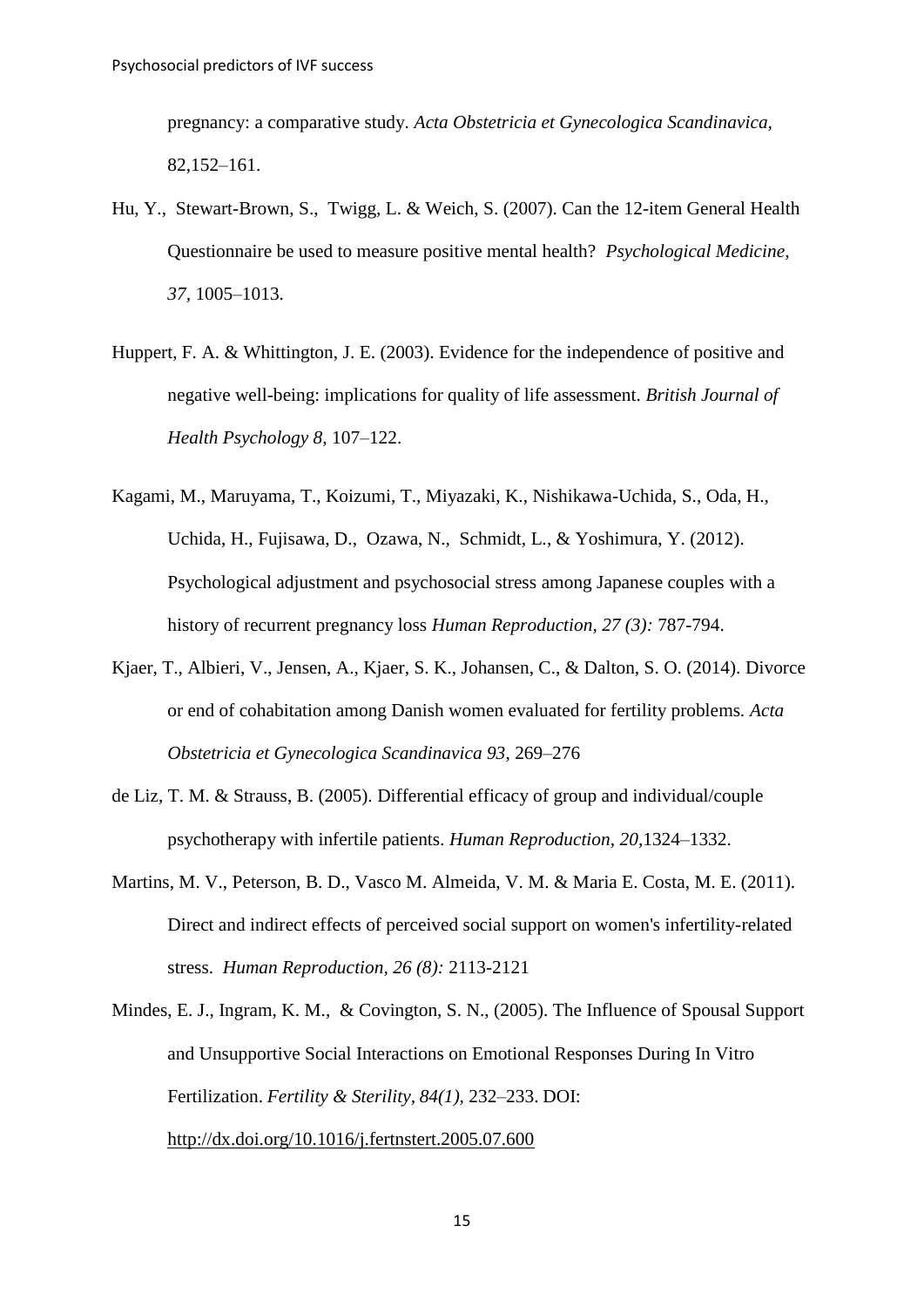- Neff, K. D. (2003). The development and validation of a scale to measure self-compassion. *Self and Identity, 2,* 223–250. doi:10.1080/15298860309027.
- Neff, K. D., Hsieh, Y-P., & Dejitterat, K.(2005). Self-compassion, Achievement Goals, and Coping with Academic Failure. *Self and Identity; 4:*263–287.
- Pasch, L.A., Gregorich, S.E., Katz, P.K., Millstein, S.G., Nachtigall, R.D., Bleil, M.E., et al. (2012) Psychological Distress and In vitro Fertilization Outcome. Fertility and Sterility, 98, 459-464. <https://doi.org/10.1016/j.fertnstert.2012.05.023>

Peterson, B. D., Newton, C. R., Rosen, K. H., & Skaggs, G. E. (2006). Gender differences in how men and women who are referred for IVF cope with infertility stress. *Human* 

*Reproduction 21(9).* 2443–2449: doi:10.1093/humrep/del145

Procidano, M.E. & Heller, K. (1983). Measures of Perceived Social support from friend and

- from family: Three validation studies. *American Journal of Community Psychology*, *11 (1)* 1-23.
- Rockliff, H. E., Lightman, S. L., Rhidian, E., Heather Buchanan, H., Uma Gordon, U., & Kavita Vedhara, K. (2014). A systematic review of psychosocial factors associated with emotional adjustment in in vitro fertilization patients. *Human Reproduction Update, 20(4).* 1–20. doi:10.1093/humupd/dmu010
- Smeenk, J. M. J., Verhaak, C. M., Vingerhoets, A. J., Sweep, C.G., Merkus, J.M., Willemsen, S. J., van Minnen, A., Straatman, H. & Braat, D. D. (2005). Stress and outcome success in IVF: the role of self-reports and endocrine variables. *Human Reproduction, 20,*991–996.
- Terzioglu, F. J. (2001). Investigation into the effectiveness of counselling on assisted reproductive techniques in Turkey*. Journal of Psychosomatic Obstetrics & Gynaecology, 22(3).* 133-41.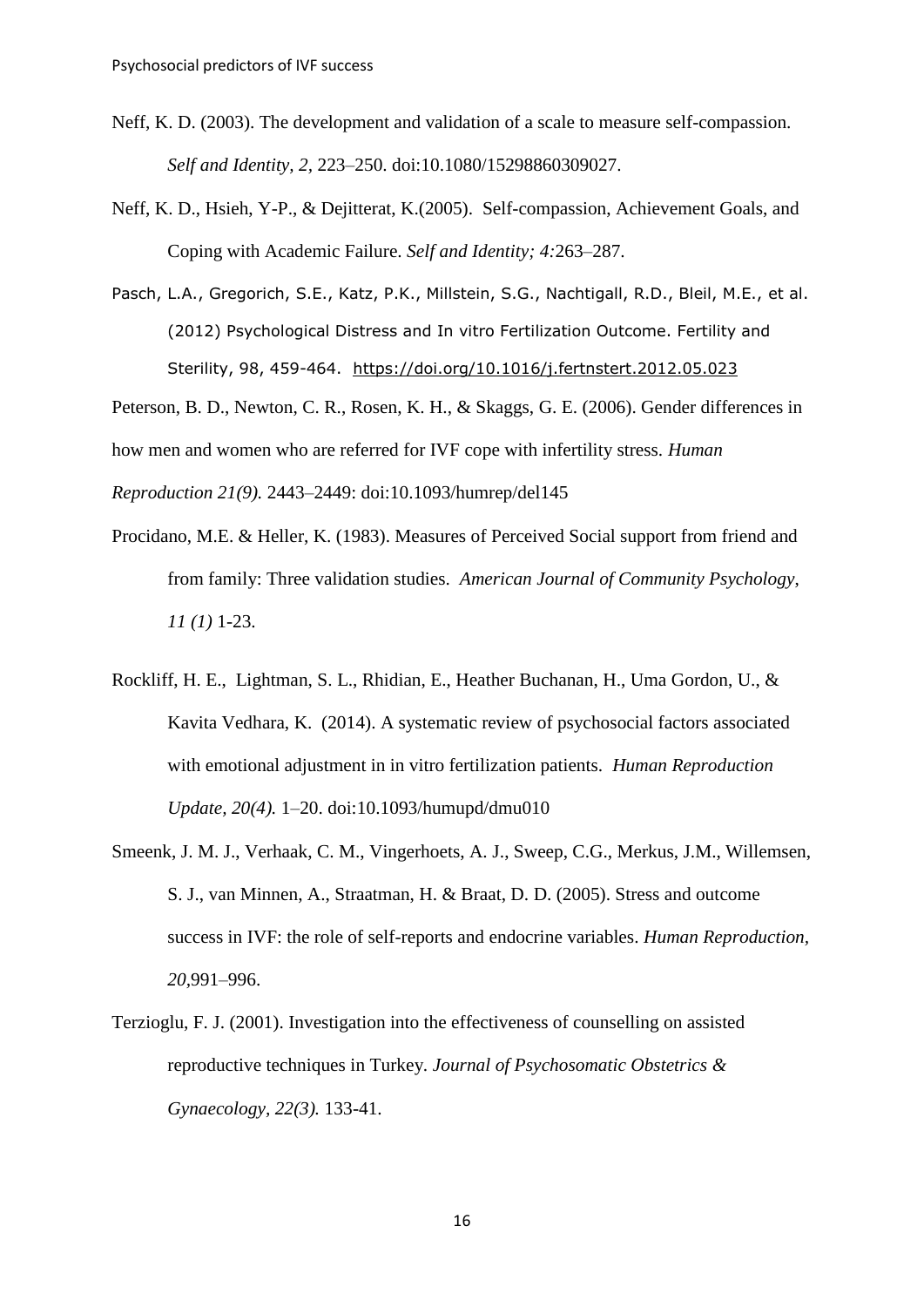- Treboux, D., Crowell, J. A., & Waters, E. (2004). When 'New' Meets 'Old': Configurations of Adult Attachment Representations and Their Implications for Marital Functioning. *Developmental Psychology*, 40(2), 295-314.
- Verhaak, C. M., Smeenk, J. M. J., Evers, A. W. M., Kremer, J. A. M., Kraaimaat, F. W. & Braat, D. D. M. (2007). Women's emotional adjustment to IVF: a systematic review of 25 years of research. *Human Reproduction Update, 13(1).* pp. 27–36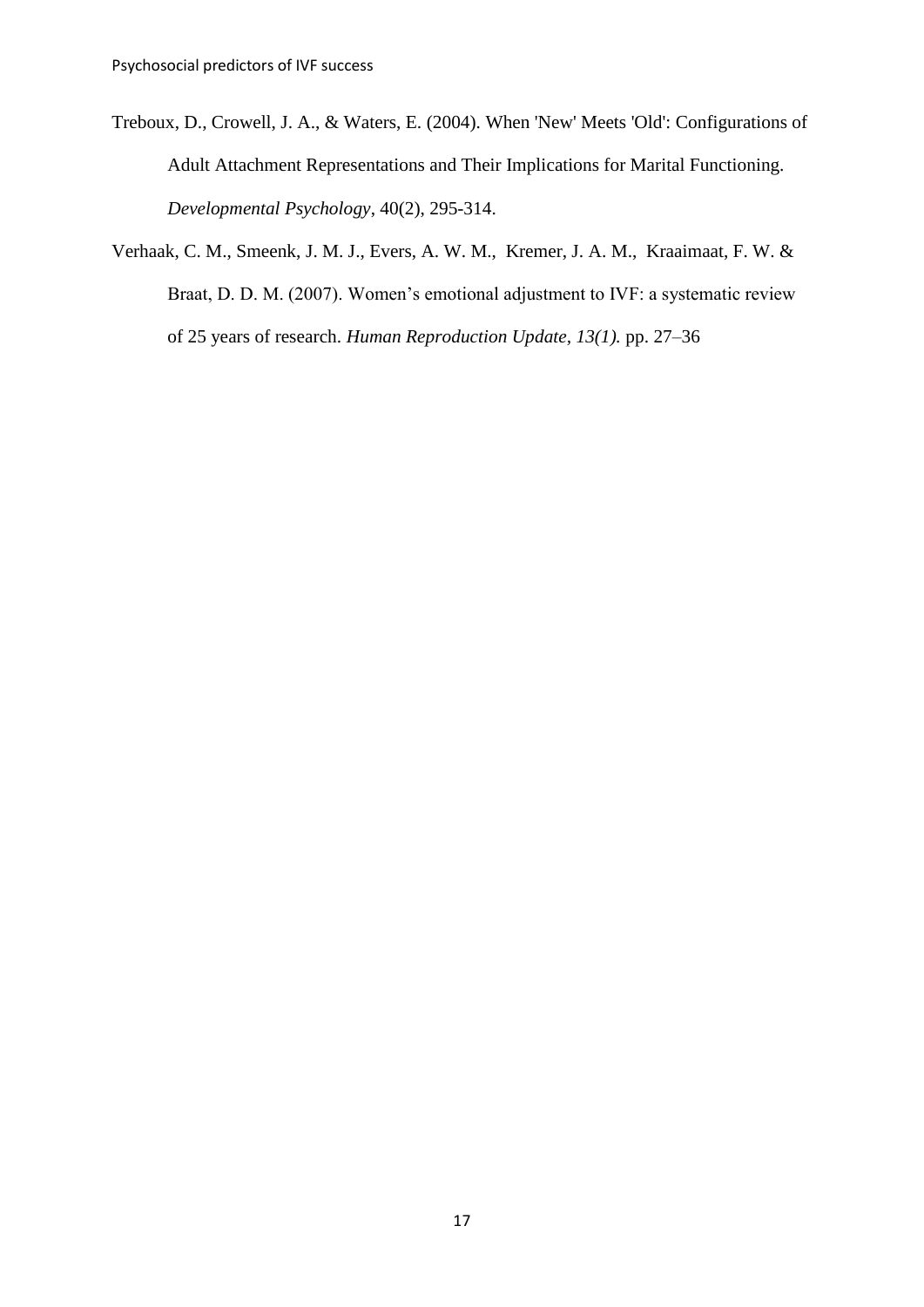Table 1: Pooled within-groups correlations and standardised canonical discriminant function co-efficients between discriminating variables and the function discriminating between success and failure of IVF

|                                               | Pooled within group | Standardised canonical |
|-----------------------------------------------|---------------------|------------------------|
|                                               | correlation         | co-efficients          |
| Positive mental health T2                     | .461                | .723                   |
| Mindfulness                                   | .445                | .446                   |
| Problem focused coping                        | .430                | .119                   |
| Positive mental health T1                     | $-416$              | .408                   |
| Nurturance                                    | $-.358$             | .561                   |
| Negative mental health T2                     | $-.334$             | .039                   |
| Social pressure                               | .244                | $-.195$                |
| Negative mental health T1                     | $-.228$             | .391                   |
| Secure attachment                             | .204                | .113                   |
| Self judgement                                | $-.203$             | $-.193$                |
| Self kindness                                 | .163                | $-.280$                |
| Materialism                                   | .163                | .101                   |
| Common humanity                               | $-.127$             | .158                   |
| Identity                                      | $-.113$             | .226                   |
| Anxious attachment                            | $-.084$             | $-.004$                |
| Avoidant attachment                           | .077                | .012                   |
| Friend support                                | $-.054$             | .635                   |
| Emotion focused coping                        | .050                | .026                   |
| Over identified                               | .044                | $-.249$                |
| Family support                                | $-.039$             | .036                   |
| Avoidance                                     | $-0.017$            | $-.286$                |
| Relationship                                  | .017                | $-.069$                |
| Isolation                                     | $-0.017$            | .016                   |
| Continuity                                    | .017                | $-.091$                |
| Correlations above .30 considered significant |                     |                        |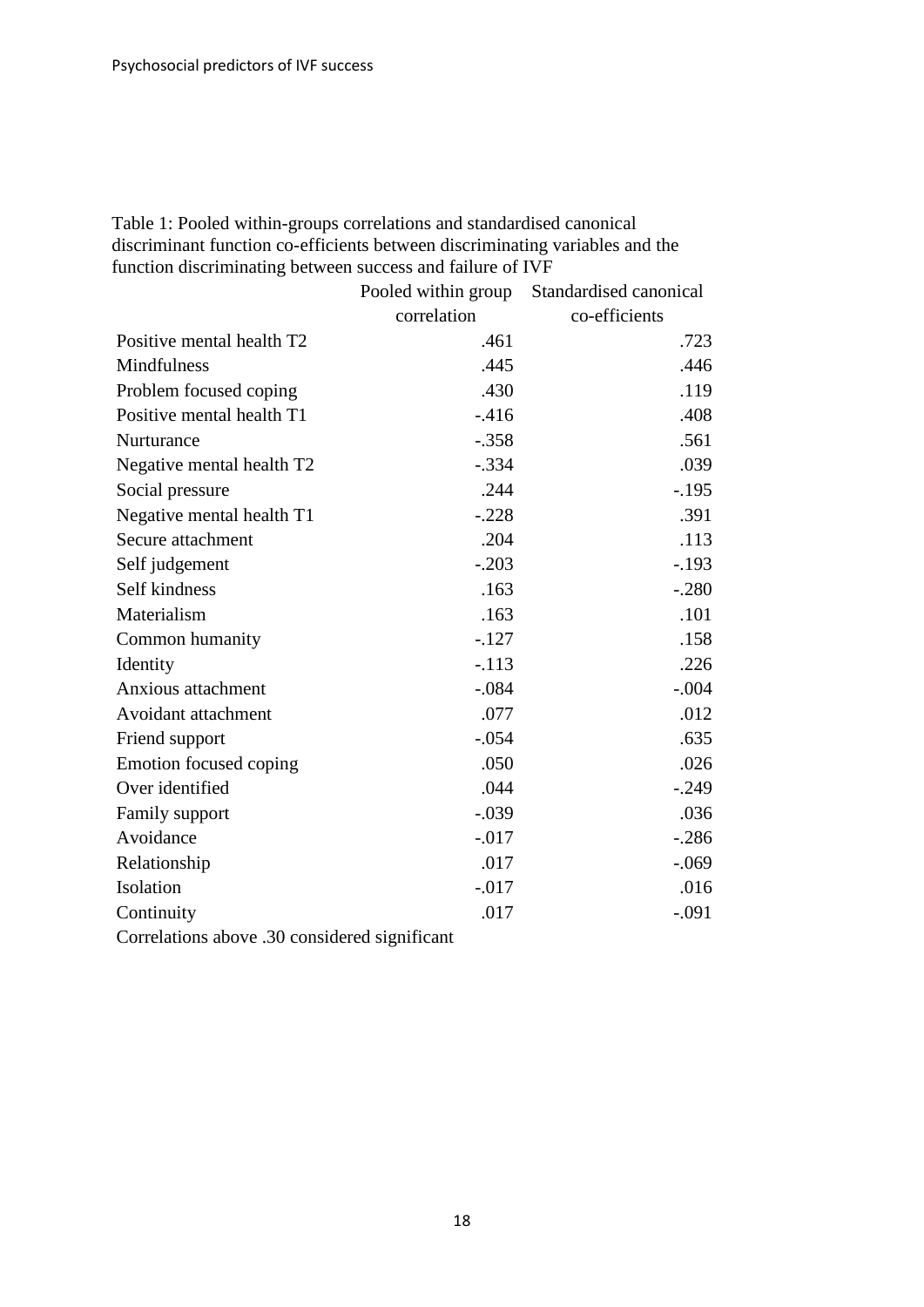|                                                                                           | В        | S.E. | Wald   | df           | P    | <b>Odds Ratio</b> |
|-------------------------------------------------------------------------------------------|----------|------|--------|--------------|------|-------------------|
| Block 1                                                                                   |          |      |        |              |      |                   |
| Negative mental health T1                                                                 | 0.686    | .400 | 2.935  | $\mathbf{1}$ | .087 | 1.985             |
| Positive mental health T1                                                                 | 2.314    | .516 | 20.083 |              | .001 | 10.118            |
| Block 2                                                                                   |          |      |        |              |      |                   |
| Negative mental health T1                                                                 | 1.112    | .672 | 2.737  | 1            | .098 | 3.041             |
| Positive mental health T1                                                                 | 3.026    | .785 | 14.873 | 1            | .001 | 20.625            |
| Negative mental health T2                                                                 | $-0.360$ | .223 | 2.617  | 1            | .106 | 0.697             |
| Positive mental health T2                                                                 | 2.139    | .327 | 42.896 |              | .001 | 8.494             |
| N=305: $\chi^2$ (4) = 281.196, p<.001: Psuedo $R^2$ statistics: Cox & Snell $R^2$ = .602: |          |      |        |              |      |                   |

Table 2: Negative and Positive mental health as predictors of IVF outcome

Nagelkerke =  $R^2$ .803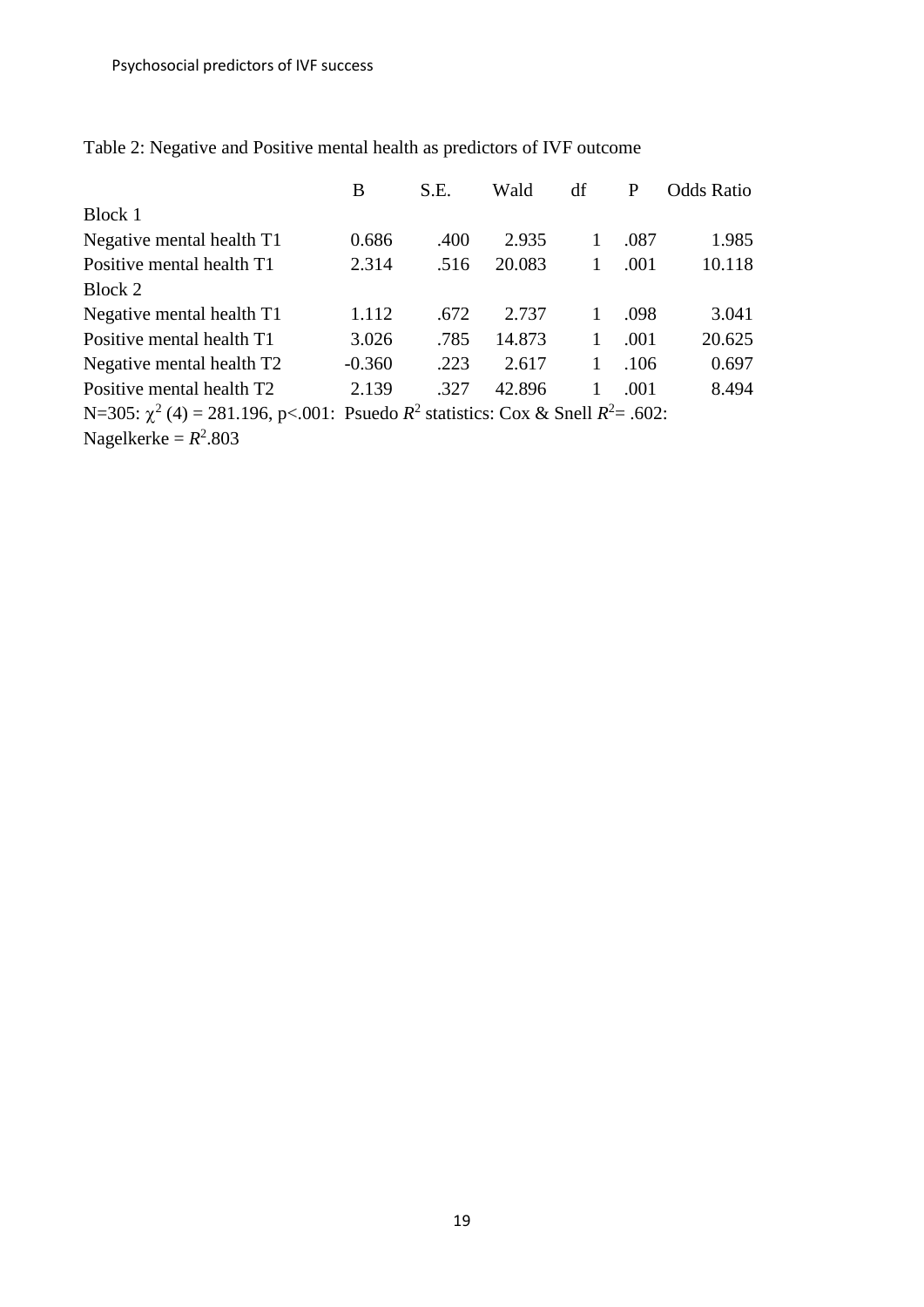|                        | B        | S.E. | Wald   | df           | P    | <b>Odds Ratio</b> |
|------------------------|----------|------|--------|--------------|------|-------------------|
| Family support         | .333     | .335 | .985   | $\mathbf{1}$ | .32  | 1.39              |
| Friend support         | .793     | .360 | 4.838  | 1            | .02  | 2.20              |
| Continuity             | $-0.219$ | .446 | .240   | $\mathbf{1}$ | .62  | .80               |
| Materialism            | $-.771$  | .472 | 2.670  | 1            | .10  | .46               |
| Relationship           | $-.421$  | .498 | .714   | $\mathbf{1}$ | .39  | .65               |
| Identity               | $-.042$  | .370 | .013   | 1            | .91  | .95               |
| Social pressure        | $-1.031$ | .366 | 7.925  | $\mathbf{1}$ | .01  | .35               |
| Nurturance             | 2.429    | .520 | 21.785 | $\mathbf{1}$ | .001 | 11.34             |
| Self kindness          | 2.158    | .841 | 6.577  | $\mathbf{1}$ | .01  | 1.11              |
| Self judgement         | 1.245    | .723 | 2.962  | $\mathbf{1}$ | .08  | 1.28              |
| Common humanity        | .035     | .564 | .004   | $\mathbf{1}$ | .95  | 1.03              |
| Isolation              | .855     | .426 | 4.026  | $\mathbf{1}$ | .09  | 1.05              |
| Mindfulness            | 2.924    | .703 | 17.277 | $\mathbf{1}$ | .001 | 18.61             |
| Over identified        | $-0.796$ | .439 | 3.293  | $\mathbf{1}$ | .07  | .45               |
| Avoidant attachment    | .316     | .280 | 1.269  | $\mathbf{1}$ | .26  | 1.37              |
| Secure attachment      | 1.993    | .510 | 15.257 | $\mathbf{1}$ | .001 | 7.33              |
| Anxious attachment     | $-.553$  | .262 | 4.464  | $\mathbf{1}$ | .07  | .73               |
| Problem focused coping | 2.960    | .769 | 14.804 | $\mathbf{1}$ | .001 | 19.29             |
| Emotion focused coping | $-.014$  | .473 | .001   | 1            | .97  | .98               |
| Avoidance coping       | $-1.753$ | .601 | 8.516  | $\mathbf{1}$ | .01  | .17               |

Table 3: Predictors of success versus failure of IVF from logistic regression

All variables used in the analysis are shown: N=305:  $\chi^2$  (8) = 34.64, p<.001:

Psuedo R2 statistics: Cox & Snell  $R^2 = .659$ : Nagelkerke =  $R^2.878$